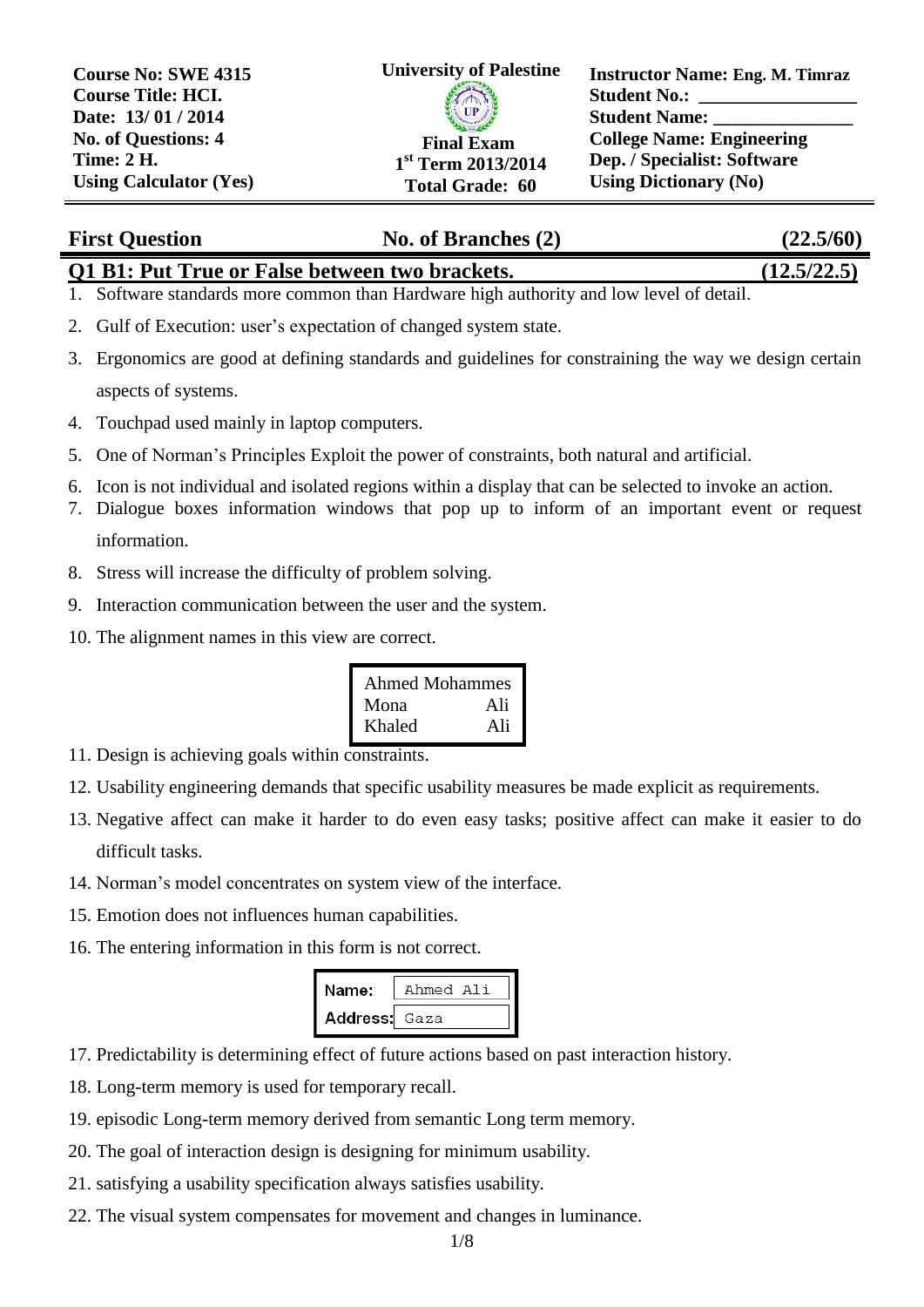**Instructor Name: Eng. M. Timraz Student No.: Student Name: College Name: Engineering Dep. / Specialist: Software Using Dictionary (No) University of Palestine Final Exam 1 st Term 2013/2014 Total Grade: 60 Course No: SWE 4315 Course Title: HCI. Date: 13/ 01 / 2014 No. of Questions: 4 Time: 2 H. Using Calculator (Yes)**

- 23. Optical illusions sometimes occur due to over compensation.
- 24. Sensory memory is continuously overwritten.
- 25. Designing for usability occurs at "Detailed Design" stage of the life cycle of system design.

| 1  | $\overline{2}$ | $-3$           | $\overline{4}$ | 5  | $6\quad$ | 7                                              | I<br>8 <sup>8</sup> | $\sqrt{9}$                                  | 10 |
|----|----------------|----------------|----------------|----|----------|------------------------------------------------|---------------------|---------------------------------------------|----|
|    |                |                |                |    |          |                                                |                     |                                             |    |
| 11 | 12             | $\blacksquare$ | 14             | 15 | 16       | $\begin{array}{ccc} 17 & \text{ } \end{array}$ | $\blacksquare$      | $\overline{\phantom{a}}$<br>$\overline{19}$ | 20 |
|    |                |                |                |    |          |                                                |                     |                                             |    |
| 21 | 22             | 23             | I<br>24        | 25 |          |                                                |                     |                                             |    |
|    |                |                |                |    |          |                                                |                     |                                             |    |

## **Q1 B2 Choose the correct answer (a, b, c or d) (10/22.5)**

(1) Interaction between users and computers occurs at the user interface (or simply interface), which includes.

- a. hardware.
- b. software.
- c. a & b.
- d. non of the above.

(2) Mechanism for receiving light and transforming it into electrical energy.

- a. Solar cell.
- b. Skin.

c. Eye.

d. non of the above.

(3) ................ indicate-s how much of view object occupies.

- a. Movement.
- b. Touch.
- c. Visual angle.
- d. a & B.
- (4) Scratch-pad for temporary recall is .
- a. Short-term memory.
- b. Long-term memory.
- c. Buffer memory.
- d. a & b.
- (5) ……..right intention, but failed to do it right.
- a. slips.
- b. mistakes.
- c. wrong intention.
- d. a & c.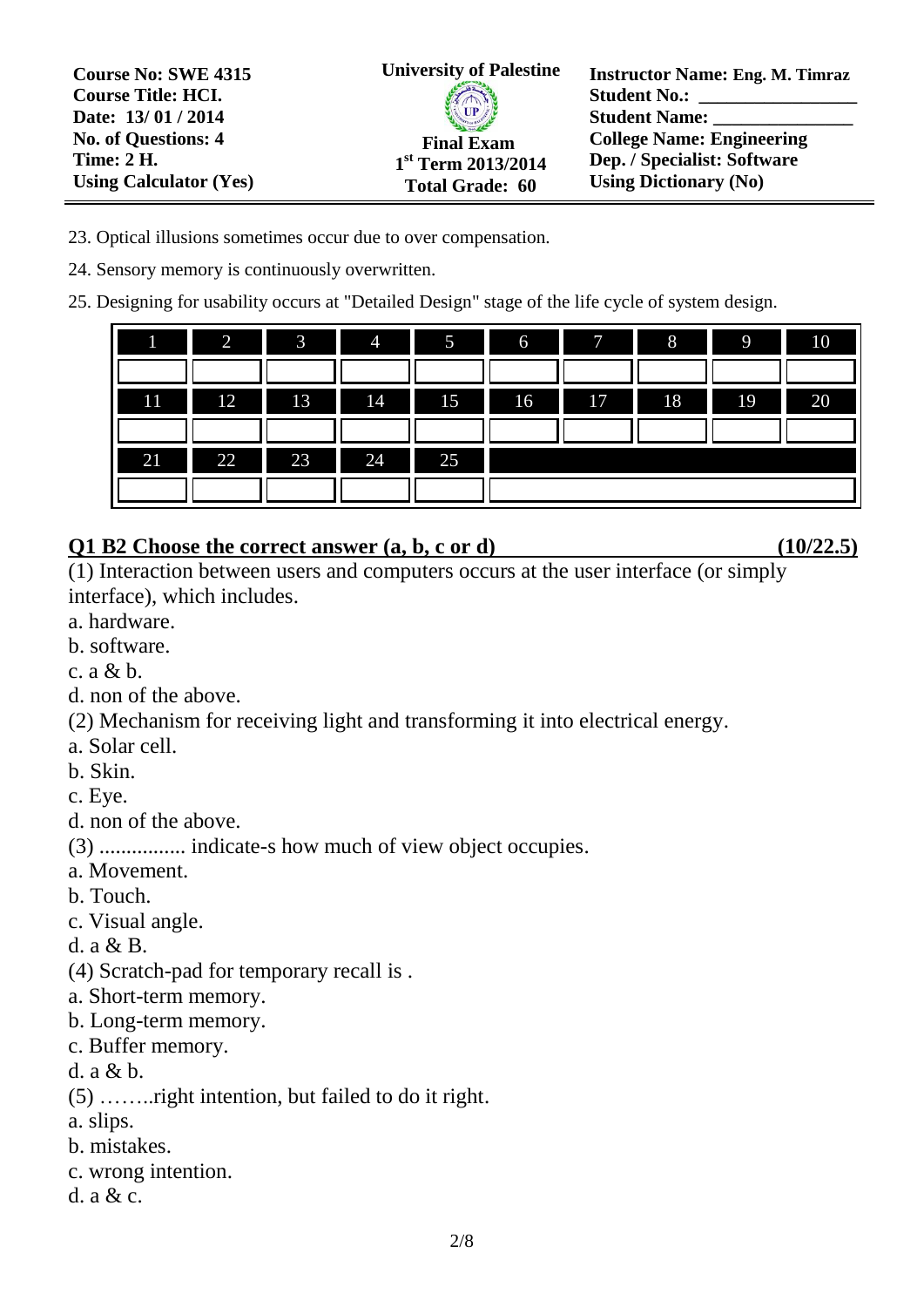**Course No: SWE 4315 Course Title: HCI. Date: 13/ 01 / 2014 No. of Questions: 4 Time: 2 H. Using Calculator (Yes)** **University of Palestine Final Exam 1 st Term 2013/2014 Total Grade: 60**

**Instructor Name: Eng. M. Timraz Student No.: Student Name: College Name: Engineering Dep. / Specialist: Software Using Dictionary (No)**

(6)……. number of pixels on screen (width x height) a. Aspect Ratio. b. Resolution. c. Brightness. d. Color depth. (7) LCD is………………….. . a. Led Color Display. b. Light Crystal Display. c. Liquid crystal displays. d. Liquid Color Diode. (8) Specifies an action at interface occurs at.................... . a. data collection stage. b. execution stage. c. evaluation stage. d. all of the above. (9) User intentions.......... a. translated into actions at the interface and alterations of system state. b. reflected in the output display. c. interpreted by the user d. all of the above. (10) Abowd and Beale framework is extended to ........... a. Schneider's model. b. Norman's model. c. Beal's Model d. non of the above.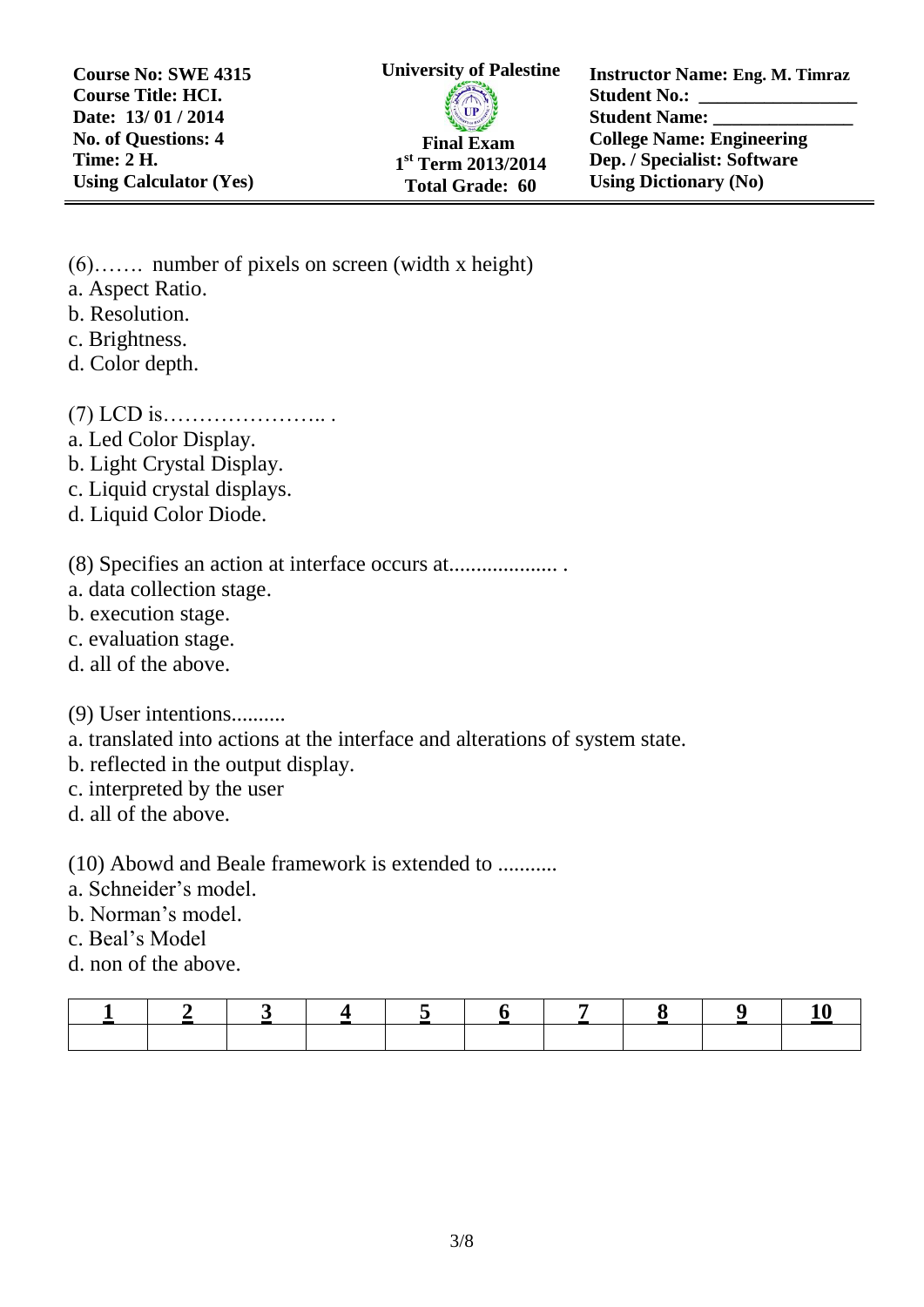| <b>Course No: SWE 4315</b><br><b>Course Title: HCI.</b><br>Date: 13/01/2014 | <b>University of Palestine</b><br>UP | <b>Instructor Name: Eng. M. Timraz</b><br><b>Student No.:</b><br><b>Student Name:</b> |
|-----------------------------------------------------------------------------|--------------------------------------|---------------------------------------------------------------------------------------|
| <b>No. of Questions: 4</b>                                                  | <b>Final Exam</b>                    | <b>College Name: Engineering</b>                                                      |
| <b>Time: 2 H.</b>                                                           | $1st$ Term 2013/2014                 | Dep. / Specialist: Software                                                           |
| <b>Using Calculator (Yes)</b>                                               | <b>Total Grade: 60</b>               | <b>Using Dictionary (No)</b>                                                          |

| <b>Second Question</b>                  | No. of Branches (3) | $^{\prime}10$ /60 , |
|-----------------------------------------|---------------------|---------------------|
| O2 B1: List the types of design rules?. |                     | (4/10)              |

▁

## **Q2 B2: Draw the process of design? (3/10)**

## **Q2 B3: What is the difference between slips and mistakes? (3/10**)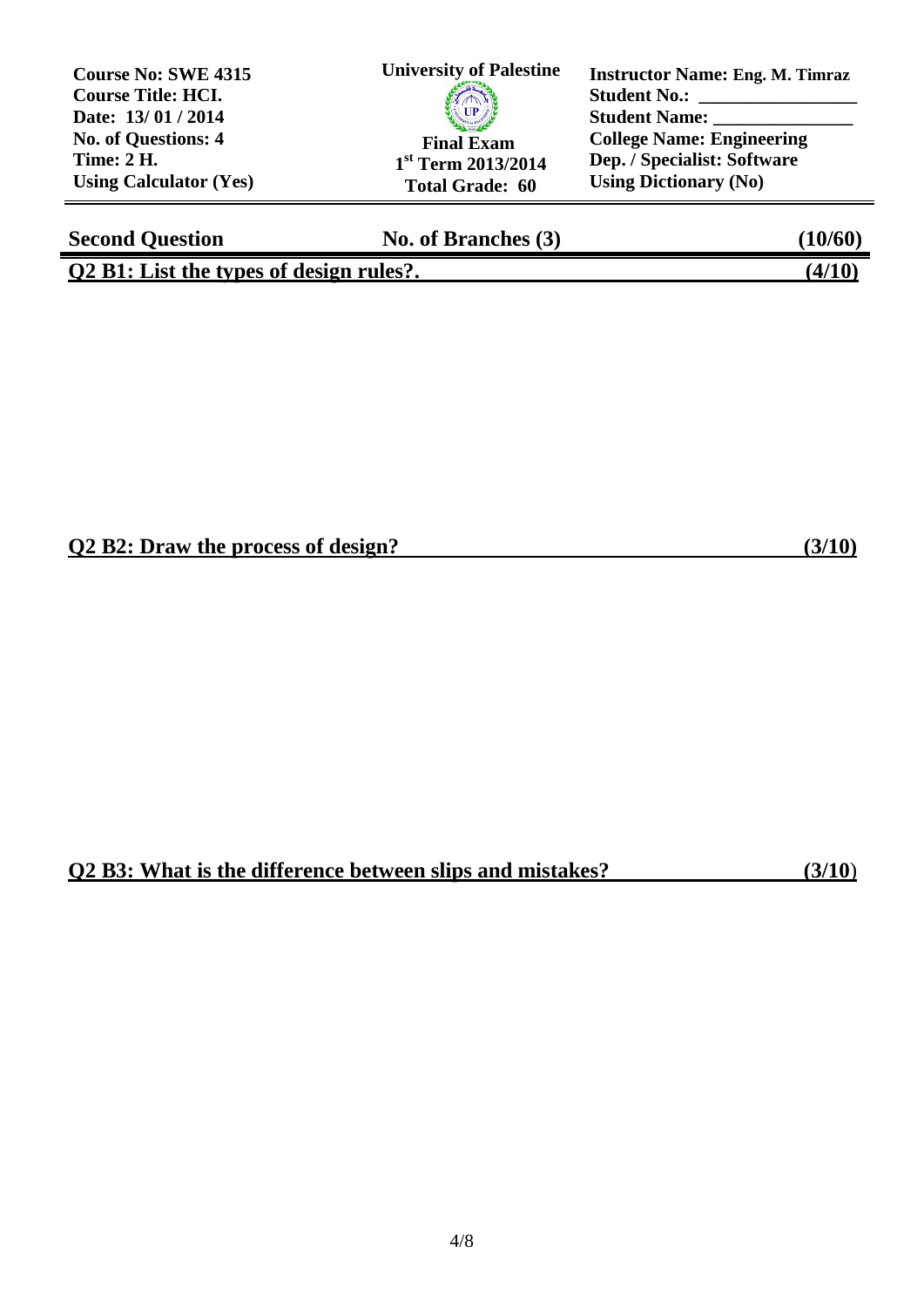| <b>Course No: SWE 4315</b><br><b>Course Title: HCI.</b> | <b>University of Palestine</b> | <b>Instructor Name: Eng. M. Timraz</b><br><b>Student No.:</b> |
|---------------------------------------------------------|--------------------------------|---------------------------------------------------------------|
| Date: 13/01/2014                                        | <b>Engineering Property</b>    | <b>Student Name:</b>                                          |
| No. of Questions: 4                                     | <b>Final Exam</b>              | <b>College Name: Engineering</b>                              |
| <b>Time: 2 H.</b>                                       | $1st$ Term 2013/2014           | Dep. / Specialist: Software                                   |
| <b>Using Calculator (Yes)</b>                           | <b>Total Grade: 60</b>         | <b>Using Dictionary (No)</b>                                  |

## Third Question **No. of Branches (2)** (15/60)

**Q3 B1**: Design a GUI for a system has a huge data base (more than 1000,0000 records), it should display the name of the system (write your first name as system's name), name of organisation (write your father name as organisation's name) and name of report (write your family name as report's name). The form should display a picture for calling record, ID no., 10 rows as record history, search techniques, tool bar, title bar and any WIMP techniques. **(10/15)**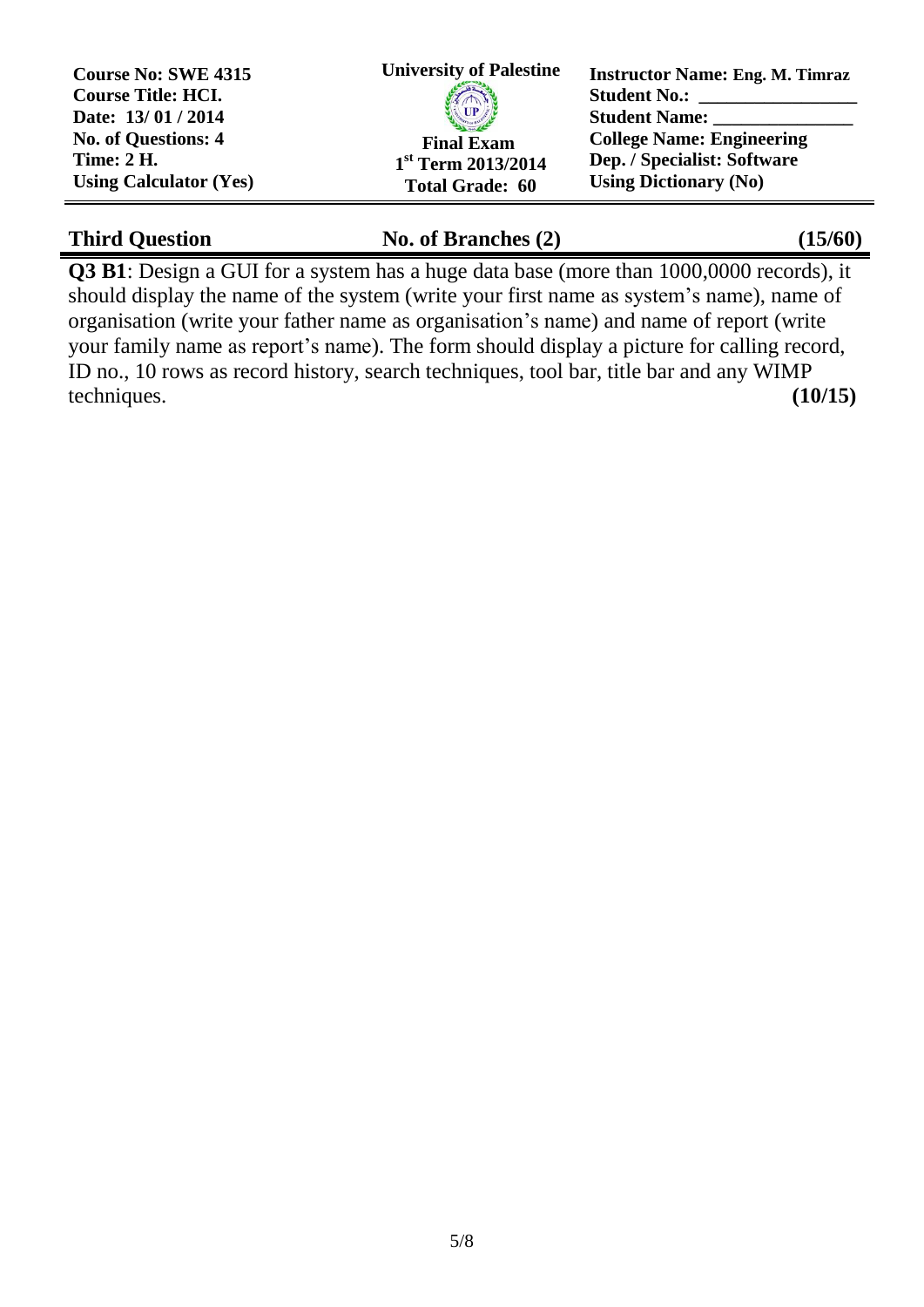**Course No: SWE 4315 Course Title: HCI. Date: 13/ 01 / 2014 No. of Questions: 4 Time: 2 H. Using Calculator (Yes)**



**Instructor Name: Eng. M. Timraz Student No.: Student Name: College Name: Engineering Dep. / Specialist: Software Using Dictionary (No)**

## **Q3 B2: List the types of interaction style, with an example of each. Can one be seen as more general than the others?.** (5/15)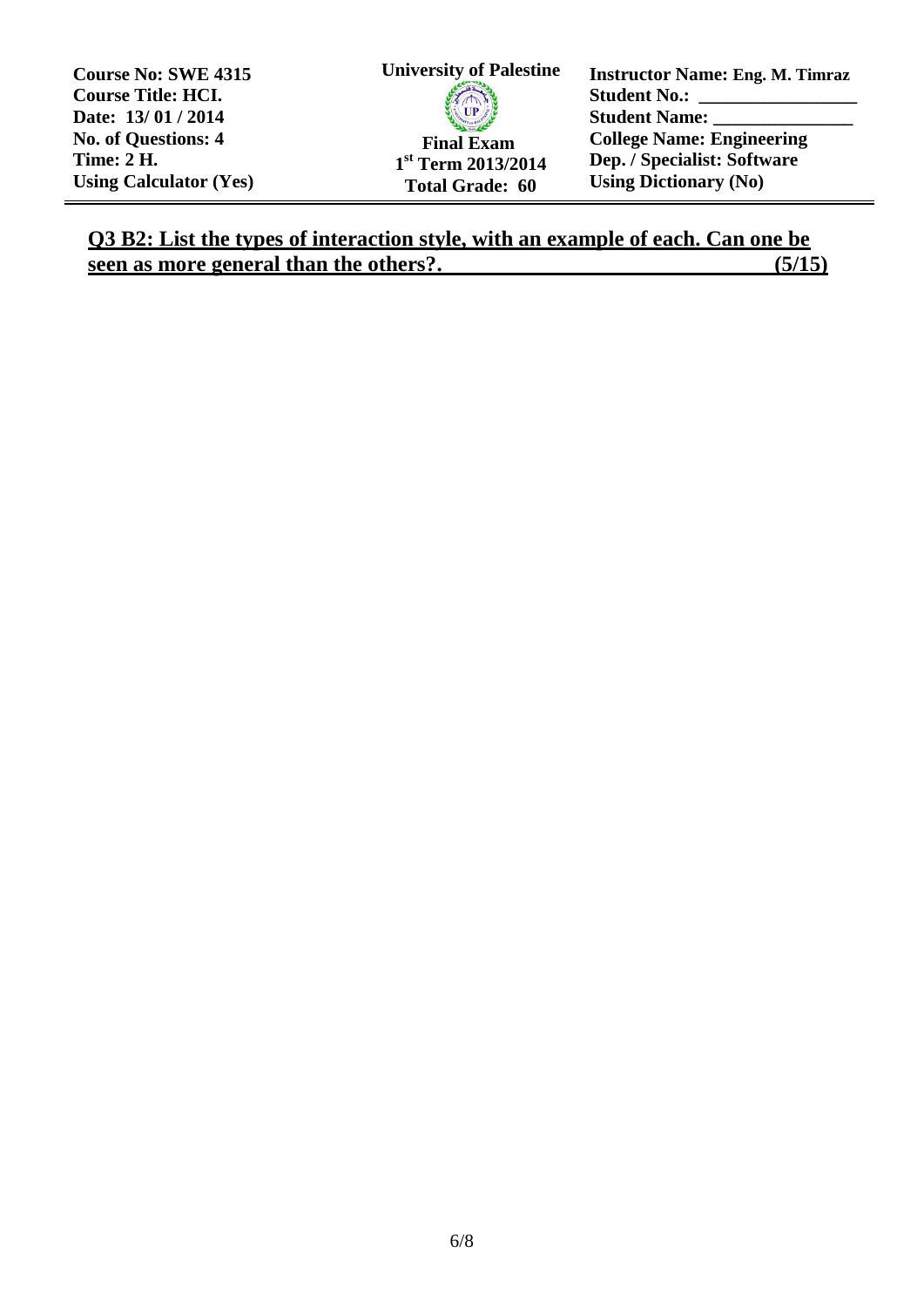| <b>Course No: SWE 4315</b>    | <b>University of Palestine</b> | <b>Instructor Name: Eng. M. Timraz</b> |
|-------------------------------|--------------------------------|----------------------------------------|
| <b>Course Title: HCI.</b>     |                                | <b>Student No.:</b>                    |
| Date: 13/01/2014              | <b>SAMILY OF BRANCH</b>        | <b>Student Name:</b>                   |
| <b>No. of Questions: 4</b>    | <b>Final Exam</b>              | <b>College Name: Engineering</b>       |
| <b>Time: 2 H.</b>             | $1st$ Term 2013/2014           | Dep. / Specialist: Software            |
| <b>Using Calculator (Yes)</b> | <b>Total Grade: 60</b>         | <b>Using Dictionary (No)</b>           |

**Fourth Question No. of Branches (2) (15/60)**

**Q4 B1: The following screen-shot is taken from Microsoft XP operating system. As can be seen helps users to search for files of their computer, in this case the C hard drive. (5/15)**



Briefly describe the main features that are you feel will support the user of this operating system. (Hint: you do not need to describe the detailed operating of any of the particular services; you do need to comment of the interface design, choice of widgets etc).